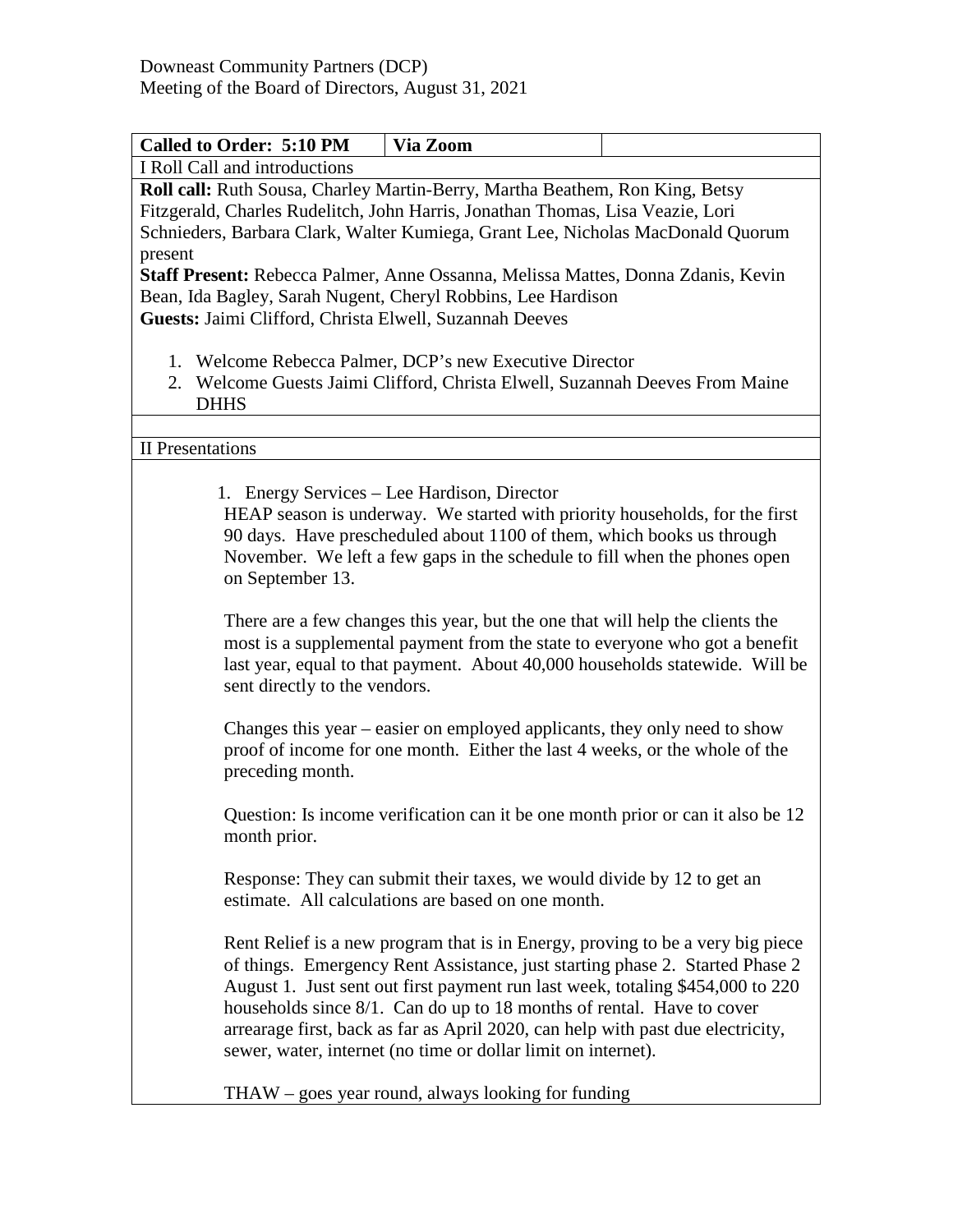|           | Foreclosure Prevention Counseling is available, and there are a few people<br>accessing this service. |                                                                                                                                                                                                                                                                                                                                                                                                                                                                                                                                                                                                                                                                                                                                                                                                                                                                                                                                                                                                                                                                      |  |  |  |
|-----------|-------------------------------------------------------------------------------------------------------|----------------------------------------------------------------------------------------------------------------------------------------------------------------------------------------------------------------------------------------------------------------------------------------------------------------------------------------------------------------------------------------------------------------------------------------------------------------------------------------------------------------------------------------------------------------------------------------------------------------------------------------------------------------------------------------------------------------------------------------------------------------------------------------------------------------------------------------------------------------------------------------------------------------------------------------------------------------------------------------------------------------------------------------------------------------------|--|--|--|
|           |                                                                                                       | FEMA – Washington County pantries participate in this.                                                                                                                                                                                                                                                                                                                                                                                                                                                                                                                                                                                                                                                                                                                                                                                                                                                                                                                                                                                                               |  |  |  |
|           | Question: How does ERA mesh with evictions?                                                           |                                                                                                                                                                                                                                                                                                                                                                                                                                                                                                                                                                                                                                                                                                                                                                                                                                                                                                                                                                                                                                                                      |  |  |  |
|           |                                                                                                       | Response: Energy doesn't work on that portion of things. Ida Bagley,<br>Supportive Services handles the Housing Stability portion of the funding. Lee<br>would refer people facing eviction to Ida for help.                                                                                                                                                                                                                                                                                                                                                                                                                                                                                                                                                                                                                                                                                                                                                                                                                                                         |  |  |  |
| $\rm III$ |                                                                                                       | <b>Items for Board Action</b>                                                                                                                                                                                                                                                                                                                                                                                                                                                                                                                                                                                                                                                                                                                                                                                                                                                                                                                                                                                                                                        |  |  |  |
|           | 1.                                                                                                    | Resolved, to approve the Board Meeting Minutes from 7/27/2021.<br><b>Discussion: None</b>                                                                                                                                                                                                                                                                                                                                                                                                                                                                                                                                                                                                                                                                                                                                                                                                                                                                                                                                                                            |  |  |  |
|           |                                                                                                       | <b>Action:</b> Ruth Sousa made the motion to approve the minutes as written<br>Nicholas MacDonald seconded<br><b>Motion passed.</b>                                                                                                                                                                                                                                                                                                                                                                                                                                                                                                                                                                                                                                                                                                                                                                                                                                                                                                                                  |  |  |  |
|           | 2.                                                                                                    | Resolved, to approve the Grant Year 2021-2022 Head Start Grant budget<br><b>Discussion:</b> Budget and narrative are in the packet. Submit a continuation<br>grant every year, renew every 5 years. This is a continuation grant.<br><b>Goals/Objectives</b><br><b>Trauma informed goal:</b>                                                                                                                                                                                                                                                                                                                                                                                                                                                                                                                                                                                                                                                                                                                                                                         |  |  |  |
|           |                                                                                                       | All center based staff have completed at least four courses, with<br>some taking more to become certified trauma informed educators and two<br>pursuing further training. Many staff report that it the best trauma training<br>they have had and come away feeling like they have some usable tools and<br>strategies to better support children and families.<br>We have increased our mental health supports to staff as some<br>have voiced that the training has impacted them either through past<br>trauma, or the emotional toll of learning more about trauma. Our newest<br>MH consultant presented at our Pre-service training this week to talk more<br>about trauma, impacts, and self-care.<br>We have formed a resiliency committee comprised of staff and one<br>of our MH consultants to support intentional implementation of all that we<br>have learned<br>We are implementing the Second Step social emotional curriculum<br>a minimum of two times per week, with most classrooms using<br>content/activities daily.<br>Substance misuse goal: |  |  |  |
|           |                                                                                                       | We have developed a common language and our documents have<br>been updated<br>Data gathering is improving through modules in ChildPlus. We<br>have baseline data from 20-21 that we will use going forward.                                                                                                                                                                                                                                                                                                                                                                                                                                                                                                                                                                                                                                                                                                                                                                                                                                                          |  |  |  |
|           |                                                                                                       |                                                                                                                                                                                                                                                                                                                                                                                                                                                                                                                                                                                                                                                                                                                                                                                                                                                                                                                                                                                                                                                                      |  |  |  |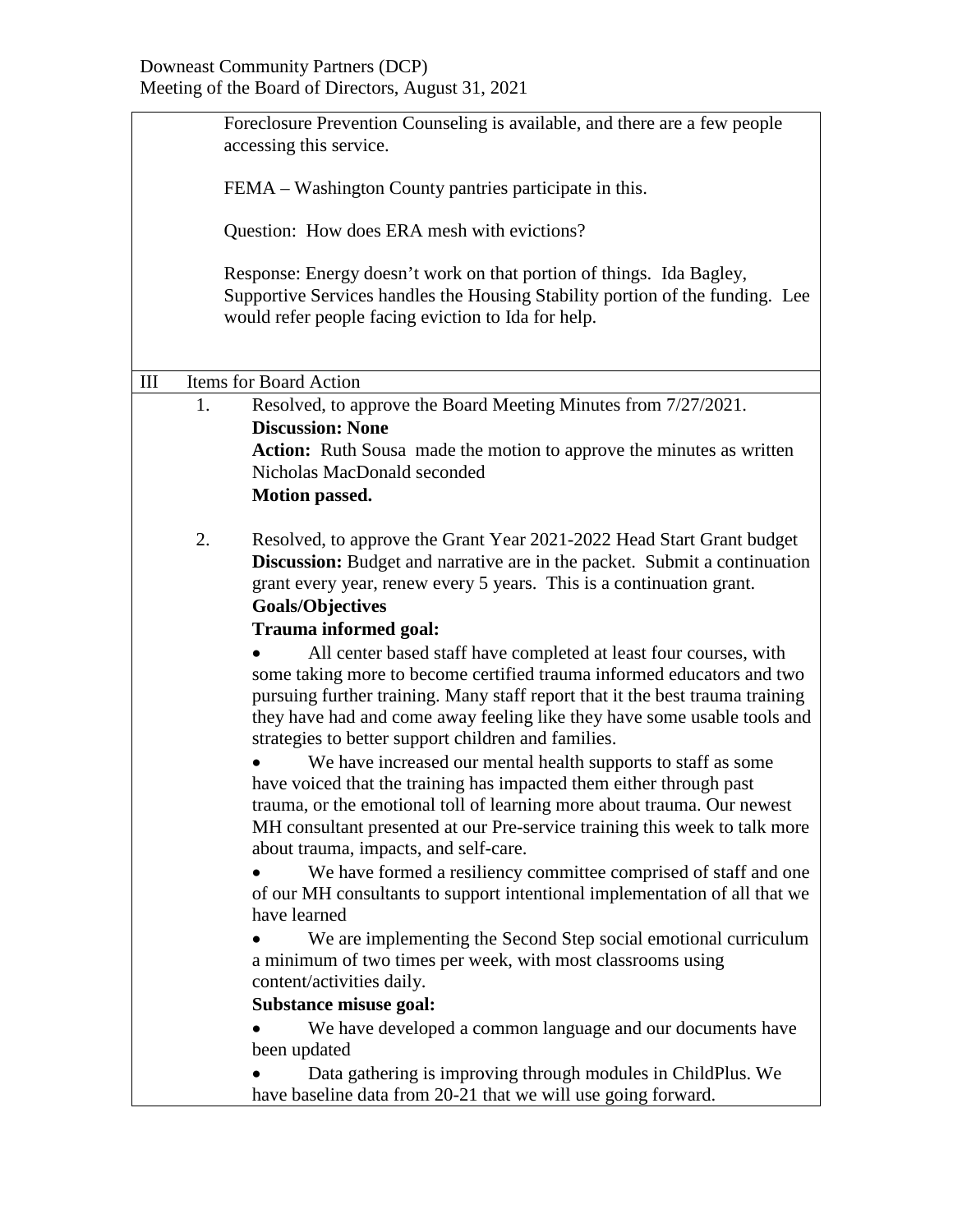• A training menu has been established and included in the list of mandated trainings for each staff. Training is closely related to the trauma training, providing consistency in material and approaches.

• Once more staff have completed the training, we will establish expectations for implementing approaches.

Family coaches have been assigned to all HS families with increased involvement this year as we begin the program year.

**Preparing parents and children for transition to public school:**

Meetings with school staff have been delayed due to the pandemic. We will continue this year as protocol allows

Parent and teacher connections were strengthened last year as a result of regularly sharing information via the Kaymbu app. Teachers and parents are able to exchange narrative, photos, and videos of children interacting, working on activities, and finished projects. Parents learned new ways to describe their children and approaches to learning which will in turn assist them when transitioning their child to other programs.

Question: did these goals come from staff, or did you select them from a list?

Answer: Came from self-assessment and community assessment, developed through Parent Policy Council.

## **Program Updates**

The pandemic has impacted our service delivery in several areas. We are continuing to budget and plan for programming in Sullivan and Prospect Harbor despite not having space in the schools. We are still following up on leads for space and will hire staff when we find the space, as two have retired and one has taken another job for this year.

• Staffing in the Ellsworth area has continued to be challenging. We have created a sign on bonus and are reviewing our compensation plan again (last one was two years ago) and benefits available to ensure we are doing all we can to attract and retain staff.

We are now following the school day/year calendar in our EEMS collaboration. This leaves only two programs (the ones that are currently closed) with a four hour day/4 day a week/33 week program schedule.

Space limitations in classrooms are reducing the number of children we are able to serve in some communities. We will be assessing if parents are interested in remote or virtual services. OHS is clear that we can use this service delivery method only in the fall when necessary but in January we will be expected to be at full enrollment. Right now our numbers are very low. There is work being done on the state and national level to broaden the income eligibility; higher minimum wages has decreased eligible families, but those families are still living with very low income and would benefit from Head Start services. Nationwide, there is a huge push to look at the income eligibility, at how can it be tweaked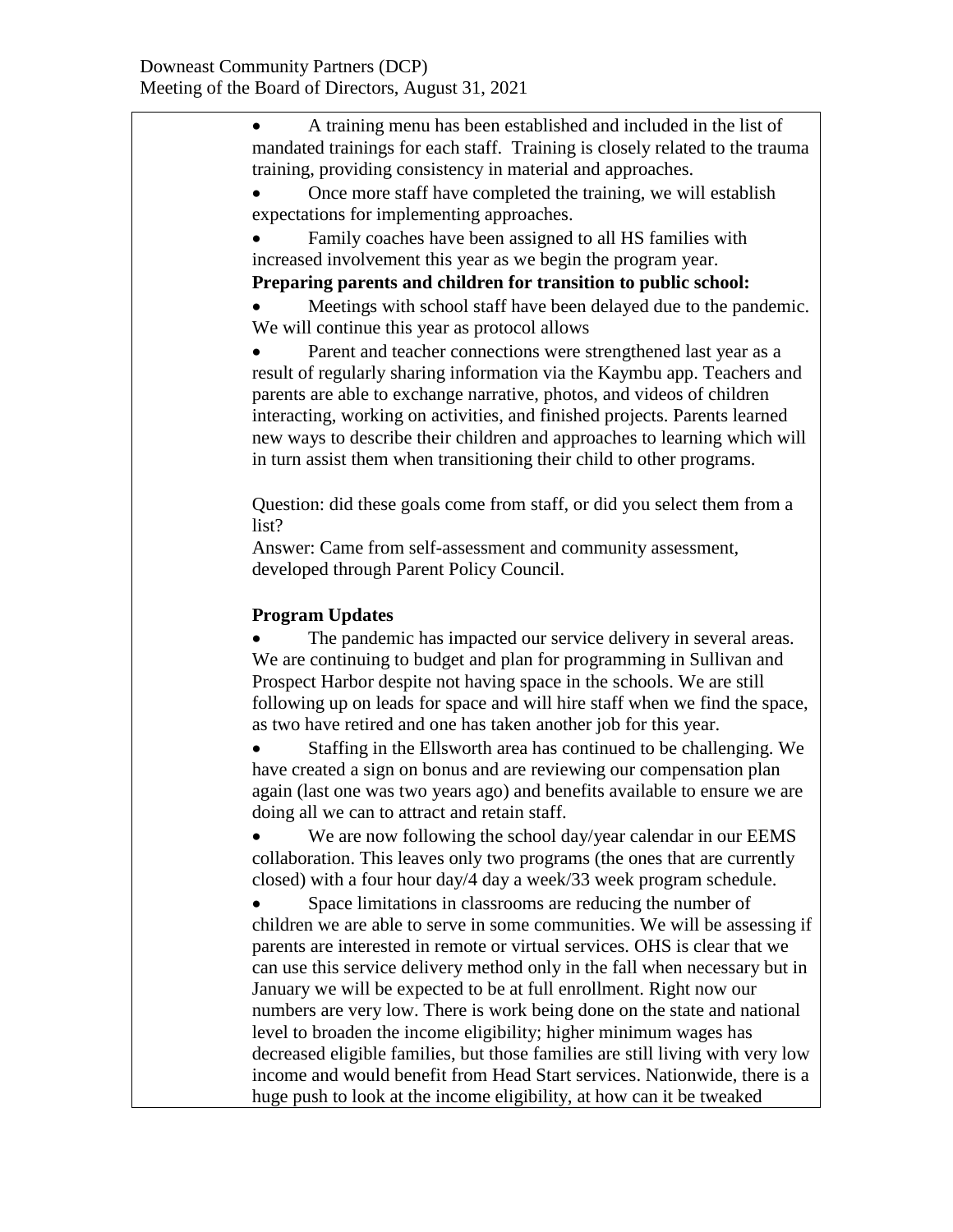without changing the law.

- We are still pursuing a possible partnership at the Pemetic School but need to wait for the new principal to begin and assess the possibilities.
- Through data gathered in our Self-Assessment process and management meetings, we are shifting some responsibilities to better support center staff and to improve our management of programs
- o Operations Manager will supervising center coordinators and providing oversight and monitoring of facility and tech issues. Will take the lead in overall monitoring and assuring centers are getting the equipment they need while following procedures/practice/intent. She will also oversee onboarding, orientation, education plans, and training requirements. This responsibility has been with center coordinators and supervisors, now allowing them focus on other duties while having closer oversight and consistency with ongoing professional development.
- o Health Assistant will be the point person for obtaining health information on children and doing follow up on missing documents. Will assist our Health Manager in entering and monitoring health data in ChildPlus. This responsibility has been with teachers and center coordinators, now allowing them more time to focus on their other job duties.

o Planning a shift in oversight of our enrollment office to strengthen the connection between enrollment, data, and overall operations. We are still in the planning stages as this shift will impact several other currently funded positions. We hope to move forward in the next several months.

We have been contracting with a consultant to provide support and training for ChildPlus. She is working with our data specialist to streamline, improve, and enhance how we are collecting and using data. Our goal is to have paperless child records next program year. We will be preparing this year with improving written instructions, developing modules within CP, and increasing training for staff.

• We are continuing with our Family Coaching program and will be formally assessing, with the help of our T/TA staff, the impact and effectiveness of this method of service delivery.

Question: We have been fighting the eligibility rules for 25 years, hopefully there will be some progress, but not holding my breath.

Response: I saw some promising moves come out of the last policy meeting – perhaps SNAP eligibility determines eligibility for Head Start. Other ideas as well. Have to do something in the Northeast.

## Question:

Do you have a backup plan for the slots in Sullivan and Prospect Harbor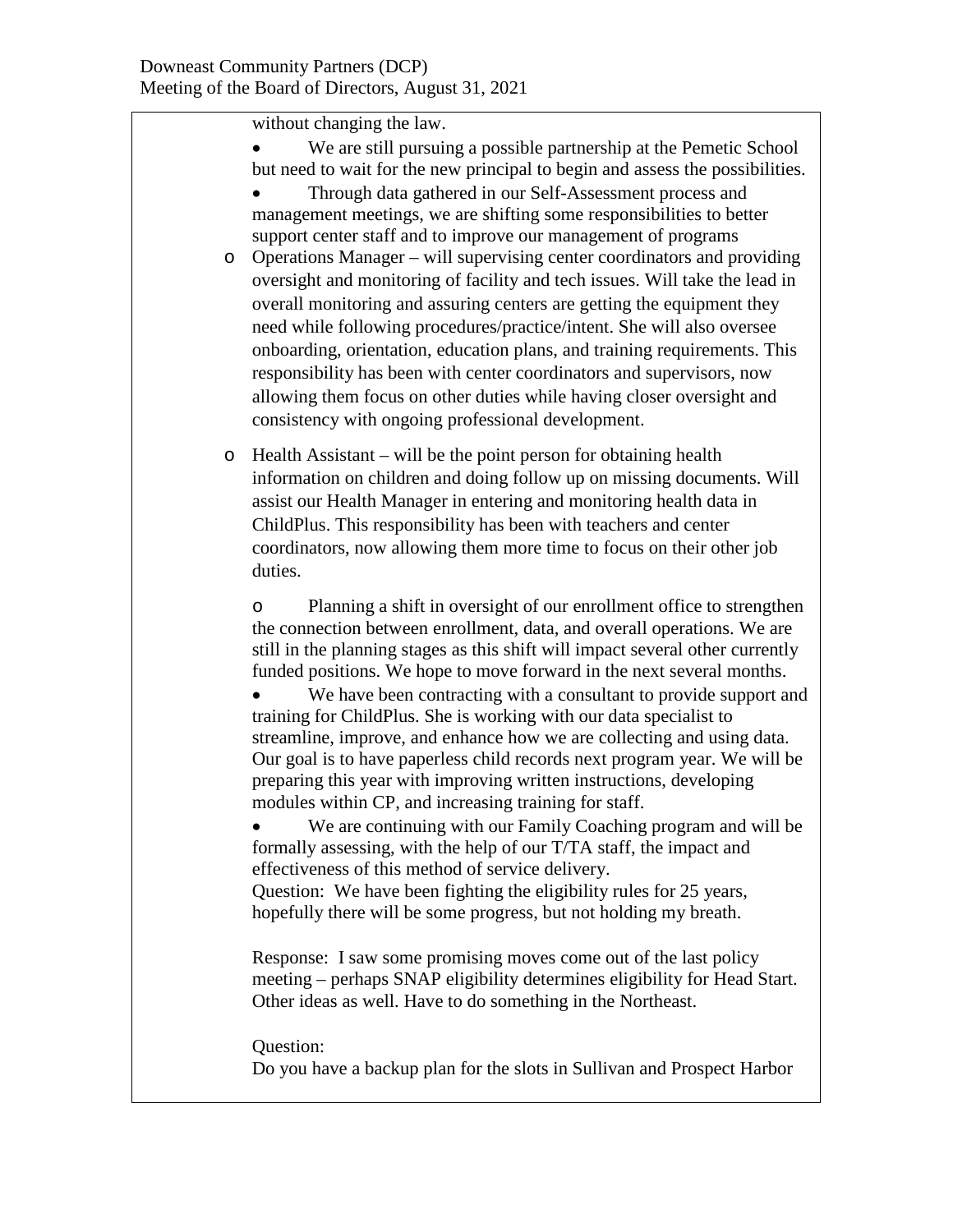|    | Yes – the Pemetic school and Calais. Also, we have applied to run a<br>special ed classroom here in Ellsworth, do anticipate having HS eligible<br>children in that program.                                                                                       |
|----|--------------------------------------------------------------------------------------------------------------------------------------------------------------------------------------------------------------------------------------------------------------------|
|    | Question: Do you have enough money to run the program?<br>Answer: yes, at this time there is sufficient funding due to several special<br>programs. Challenge is using the funding to solidify plans and programs<br>to be stable when special funding disappears. |
|    | $Budget -$<br>All rolled up in a neat package, just a few lines. Federal went up by<br>COLA; InKind is local schools.                                                                                                                                              |
|    | Expenses:                                                                                                                                                                                                                                                          |
|    | Not a lot of change in salaries.                                                                                                                                                                                                                                   |
|    | Food reimbursements budgeted lower as there are fewer children enrolled.                                                                                                                                                                                           |
|    | Travel is lower than 21 but more than we have used thus far due to<br>pandemic.                                                                                                                                                                                    |
|    | Technology has gone down, everyone has new laptops. Everything else is<br>essentially the same.                                                                                                                                                                    |
|    | Action: Barbara Clark made the motion to approve the Head Start Grant<br>and budget for Year 2021-2022. Lori Schnieders seconded.<br><b>Motion passed.</b>                                                                                                         |
| 3. | Resolved, to approve Paid Time Off (PTO), Sick and Holiday Policy<br>Benefit Eligible Staff (Full Time Staff), dated 7/9/21. (tabled from<br>7/27/2021                                                                                                             |
|    | <b>Discussion:</b> Charles Rudelitch made the motion to untable the motion,<br>Nicholas MacDonald seconded. No discussion.                                                                                                                                         |
|    | <b>Action:</b> Ruth Sousa made the motion to approve the Paid Time Off<br>(PTO), Sick and Holiday Policy Benefit Eligible Staff (Full Time Staff),<br>dated 7/9/21. Jonathan Thomas seconded.<br><b>Motion passed.</b>                                             |
|    |                                                                                                                                                                                                                                                                    |
| 4. | Resolved, to approve Paid Time Off (PTO), Sick and Holiday Policy For<br>Employees Working Fewer Than 30 Hours A Week (Part Time Staff),<br>dated 7/20/21. (tabled from 7/27/2021)<br>Discussion: Charles Rudelitch made the motion to untable the motion,         |
|    | Nicholas MacDonald seconded. No discussion.                                                                                                                                                                                                                        |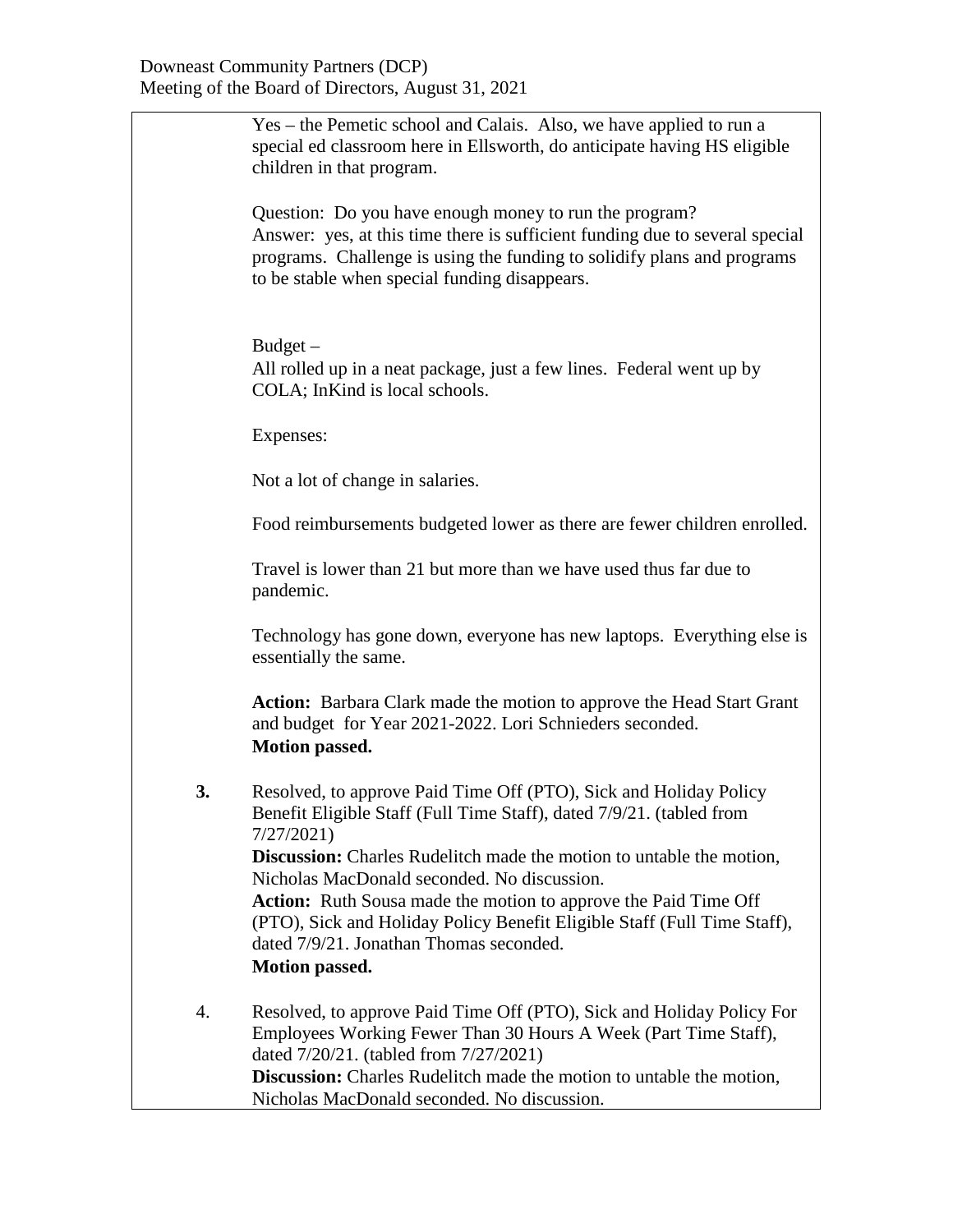| Motion passed.                                                                                                                                                                                                                                                                                                                                                                                                                                                                                                                                                                                                                                                                                                                                                                                                | <b>Action:</b> Walter Kumiega made the motion to approve Paid Time Off<br>(PTO), Sick and Holiday Policy For Employees Working Fewer Than 30<br>Hours A Week (Part Time Staff), dated 7/20/21. Lisa Veazie seconded. |  |  |  |
|---------------------------------------------------------------------------------------------------------------------------------------------------------------------------------------------------------------------------------------------------------------------------------------------------------------------------------------------------------------------------------------------------------------------------------------------------------------------------------------------------------------------------------------------------------------------------------------------------------------------------------------------------------------------------------------------------------------------------------------------------------------------------------------------------------------|----------------------------------------------------------------------------------------------------------------------------------------------------------------------------------------------------------------------|--|--|--|
| 5.<br>report.)                                                                                                                                                                                                                                                                                                                                                                                                                                                                                                                                                                                                                                                                                                                                                                                                | Resolved, to amend 403b Retirement plan language defining "taxable"<br>earnings" and to add a Roth option for employees (within HR Director's                                                                        |  |  |  |
| <b>Discussion:</b> Two issues – one that compensation wasn't accurately<br>defined compared to the way we handle compensation. The second is to<br>add a Roth as an option – allowing a taxable deduction. Shifts the tax on<br>retirement income from post-retirement to pre-retirement.<br><b>Action:</b> Nicholas MacDonald made the motion to amend 403b<br>Retirement Plan language defining "taxable earnings" and to add a Roth<br>option for employees. Jonathan Thomas seconded.<br>Motion passed.                                                                                                                                                                                                                                                                                                   |                                                                                                                                                                                                                      |  |  |  |
| IV<br>Reports                                                                                                                                                                                                                                                                                                                                                                                                                                                                                                                                                                                                                                                                                                                                                                                                 |                                                                                                                                                                                                                      |  |  |  |
| Development Committee Report - Barbara Clark<br>1.<br>No meeting. Highlight the wonderful gift from Maine Community Foundation to<br>Friendship Cottage. All other activity is in the board report.<br>Executive Directors Report - Rebecca Palmer<br>2.<br>Been meeting with leadership getting to know them. Going to be looking at how do we<br>fill some especially important positions, especially drivers and elder services. Significant<br>funding nationally for the "silver tsunami"; seems to be a lot of funding available for our<br>counties' demographics. How do we use this funding to boost our staff salaries to better<br>serve this population? Will look to this group to help develop future plans.<br>Finance Directors Report - Kevin Bean<br>3.<br><b>JULY 2021 AGENCY OVERVIEW</b> |                                                                                                                                                                                                                      |  |  |  |
| CASH-HIGH                                                                                                                                                                                                                                                                                                                                                                                                                                                                                                                                                                                                                                                                                                                                                                                                     | \$2,477,000 in bank (DOWN \$738,000 due to Rent<br>Program)                                                                                                                                                          |  |  |  |
| $A/R - HIGH$                                                                                                                                                                                                                                                                                                                                                                                                                                                                                                                                                                                                                                                                                                                                                                                                  | $$1,232,000$ (UP $$200,000$ )                                                                                                                                                                                        |  |  |  |
| <b>OPERATIONS -</b><br>Currently showing Operations Surplus of \$120,000 (\$7k)<br>increase SEED numbers doing very well, exceeding the goal of \$100,000 by the end of<br>August)                                                                                                                                                                                                                                                                                                                                                                                                                                                                                                                                                                                                                            |                                                                                                                                                                                                                      |  |  |  |
|                                                                                                                                                                                                                                                                                                                                                                                                                                                                                                                                                                                                                                                                                                                                                                                                               | Temp. Restr. Funds increased \$81,000 for the month                                                                                                                                                                  |  |  |  |
|                                                                                                                                                                                                                                                                                                                                                                                                                                                                                                                                                                                                                                                                                                                                                                                                               | Agency Revenues 16% OVER budget; Expenses 10%                                                                                                                                                                        |  |  |  |
| <b>OVER</b> budget                                                                                                                                                                                                                                                                                                                                                                                                                                                                                                                                                                                                                                                                                                                                                                                            |                                                                                                                                                                                                                      |  |  |  |
| <u>DIVISIONS:</u><br><b>TRANSPORTATION</b> – revenues 7% under budget; expenses 1% under budget<br>levels - \$169,000 DEFICIT (\$4k increase over June), vehicle expenses are 9%<br>OVER budget.(saw some early repairs to the older fleet. Sold 6 of the older                                                                                                                                                                                                                                                                                                                                                                                                                                                                                                                                               |                                                                                                                                                                                                                      |  |  |  |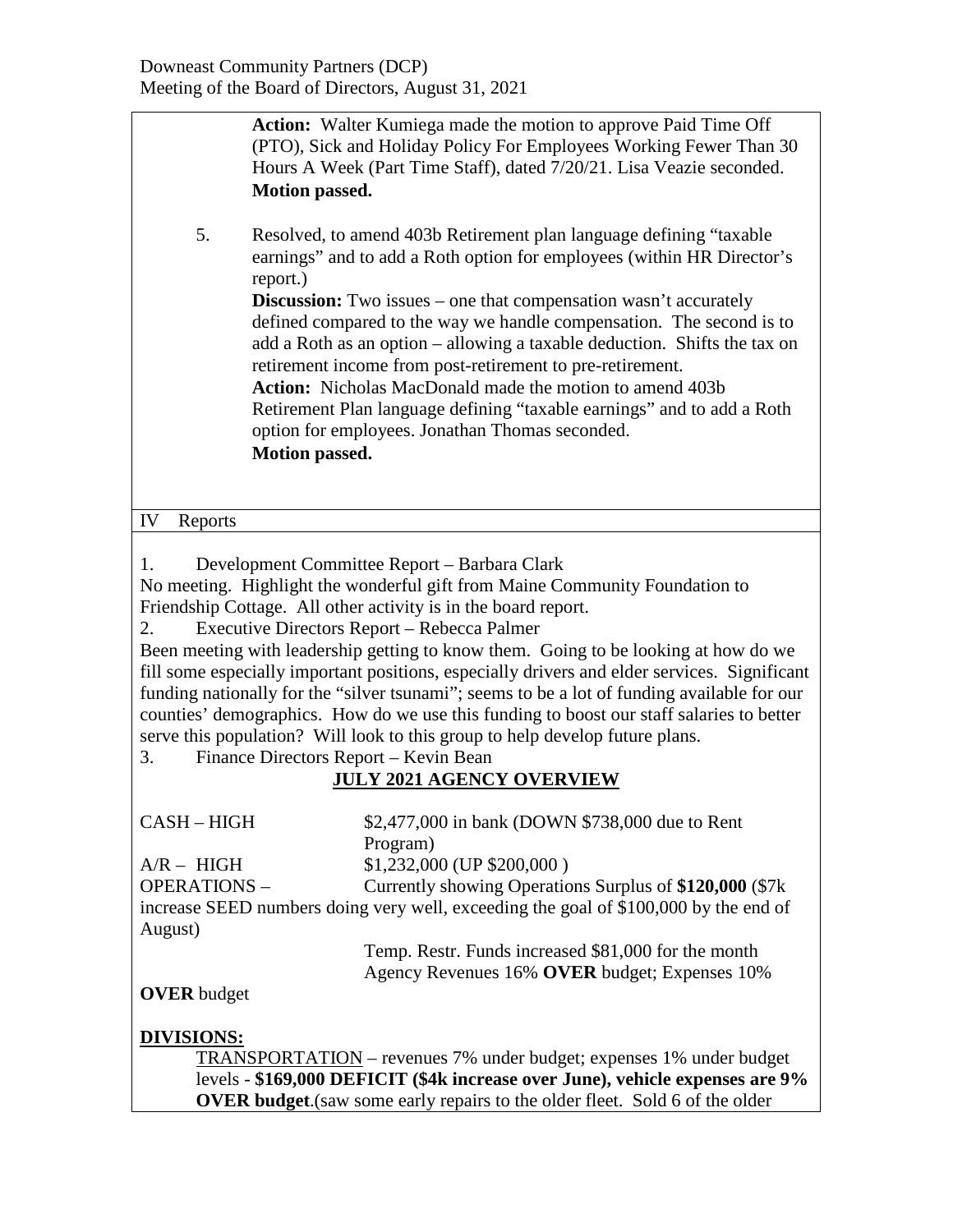vehicles, swapped in new vehicles) Last July showed \$141,000 surplus.

ECE - revenues are 1% OVER Budget; expenses 6% Under Budget- **\$162,000 DEFICIT (\$10k increase) (Childcare = \$152,000 DEFICIT). Personnel is 4% Under Budget.**

FC–**Operations current DEFICIT is \$28,000 (\$23k decrease)**. Billings were 601 hours, 109 less than expected, with 9 participants at month end. Revenues are On Budget and expenses are 8% under budget. Received some generous donations.

AHD **– Deficit of \$26,000**. Revenues are 3% under budget, Expenses are 19% over budget, Personnel is 31% over budget, ongoing utilization/reallocation of Personnel costs to CSBG should spread this overage out.

ENERGY SERVICES – revenues are 81% over budget; expenses are 73% over budget (both due to MH Rent Relief \$) - **\$168,000 surplus, \$51,000 surplus for Temporarily Restricted Funds**.

SUPPORTIVE SERVICES - \$54,000 surplus; Revenues 9% Over Budget, Expenses 17% under budget. Care Funds spent this fiscal year = \$32,000.

ADMIN – Revenues are 17% over budget, expenses are On budget - **\$287,000 surplus. Investments-\$2,600 increase in June-\$223k surplus YTD; SEED \$89,000 YTD-\$80k budgeted)**

HOUSING – revenues are 15% Under budget, expenses are 18% Under budget - **\$3,000 deficit (\$8,000 deficit for properties)**

Question: Are we trying to connect with the towns as they put together plans to spend COVID funds to determine if we can help them with their projects?

Response: at this point we are not, but we can sit down and talk about it. Expect that would be a conversation with Rebecca, Kevin, and Sarah.

Comment: Although there is plenty of funding available for Head Start, child care is running the deficit shown in ECE, expect the state grant to stabilize this.

Comment: SCEC is working on a training with Maine Municipal Association to help communities determine what to do. Save the date will be coming out.

Comment: Island Nursing Home has announced plans to close. Caused by staffing shortage, which is exacerbated by an affordable housing shortage.

Note: Kevin is about a month behind on his budget prep, do anticipate that budget will be presented to Finance Committee in mid-October.